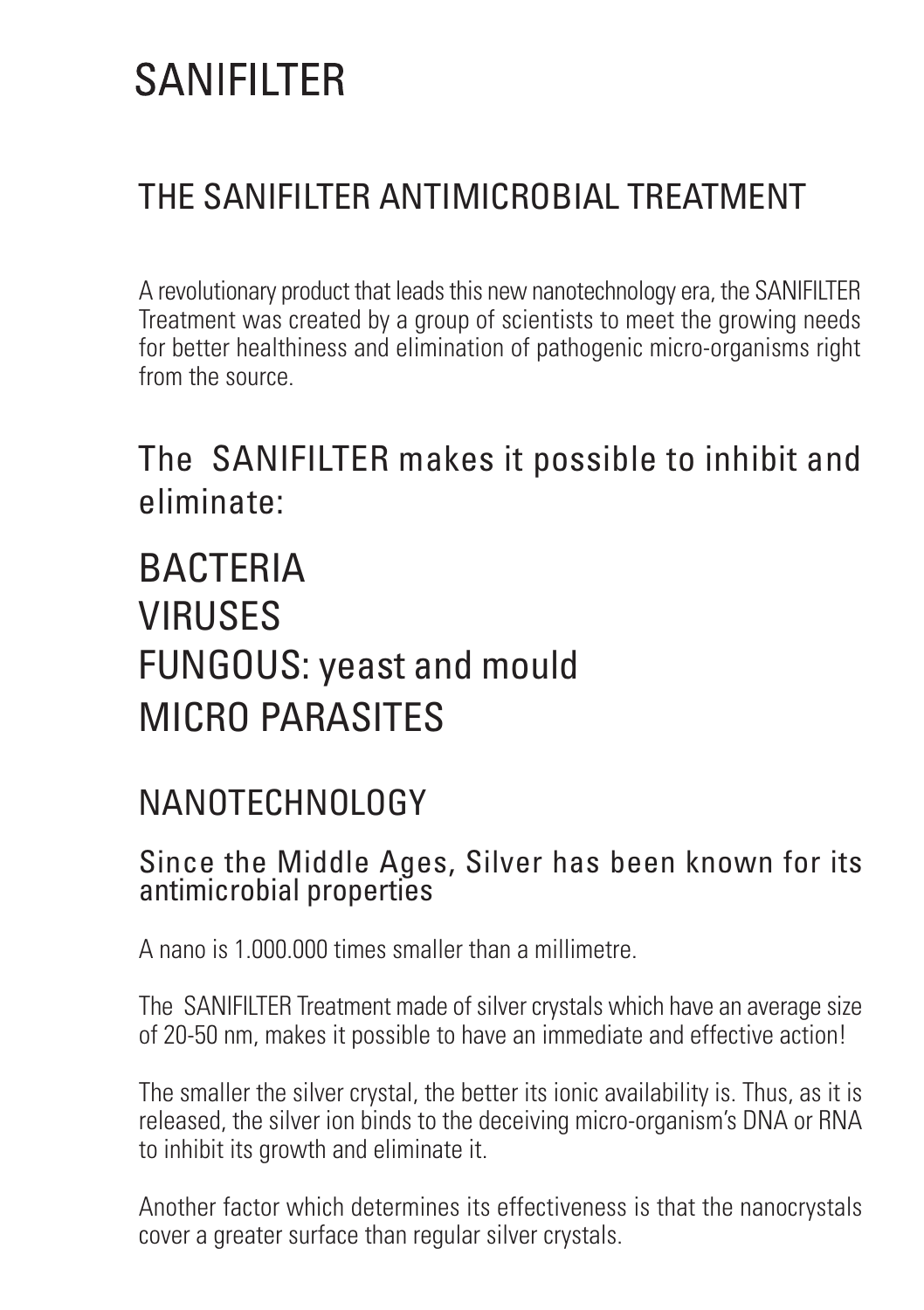### WHY USE A FILTER TREATED WITH THE SANIFILTER TREATMENT?

The filters are the perfect place for micro-organisms to reproduce. Their ideal colonization environment being dark and hot.

Vacuum cleaner waste and the dust retained by the filters which is made up of dead skin, hair, food and soil, are an ideal source for nutrients.

Bacteria reproduce at a phenomenal rate and are thrown back into the air as the vacuum cleaner is activated.

The SANIFILTER Treatment has proved to be effective in inhibiting and eliminating the following micro-organisms:

- ✦ Staphylococcus aureus ✦ Escherichia Coli ✦ Klebsiella pneumonia
	- -
- 
- ✦ Aspergillus Niger ✦ Candida albicans ✦ and many more
- 
- 
- $\rightarrow$  Dust mites  $\rightarrow$  Avian influenza
- 
- ✦ Salmonella ✦ Listeria Monocytogenes ✦ Pseudomonas aeruginosa
- $\rightarrow$  Shigella ← Bacillus cereus ← Clostridium difficile
	-

## DID YOU KNOW THAT.....

### After 10 hours, a bacterium can reproduce more than one million times!

### EFFICIENCY LEVEL

Standardized analyses are carried out in order to determine the microbiological activity through time.

| AATCC100 Method<br>Staphylococcus aureus MRSA |            | <b>Colony Count of bacteria</b> |                             |  |
|-----------------------------------------------|------------|---------------------------------|-----------------------------|--|
| Time scale                                    |            | Control                         | <b>SANIFILTER Treatment</b> |  |
| time $"0"$ (1 min)                            | <b>UFC</b> | 4100                            | $<$ 100                     |  |
| 30 min                                        | <b>UFC</b> | 3200                            | < 100                       |  |
| 1H                                            | <b>UFC</b> | 4300                            | < 100                       |  |
| 6H                                            | <b>UFC</b> | 73 000                          | < 100                       |  |
| 24 H                                          | <b>UFC</b> | >560000                         | $<$ 100                     |  |
| Reduction<br>percentage                       | $\%$       |                                 | >99.99                      |  |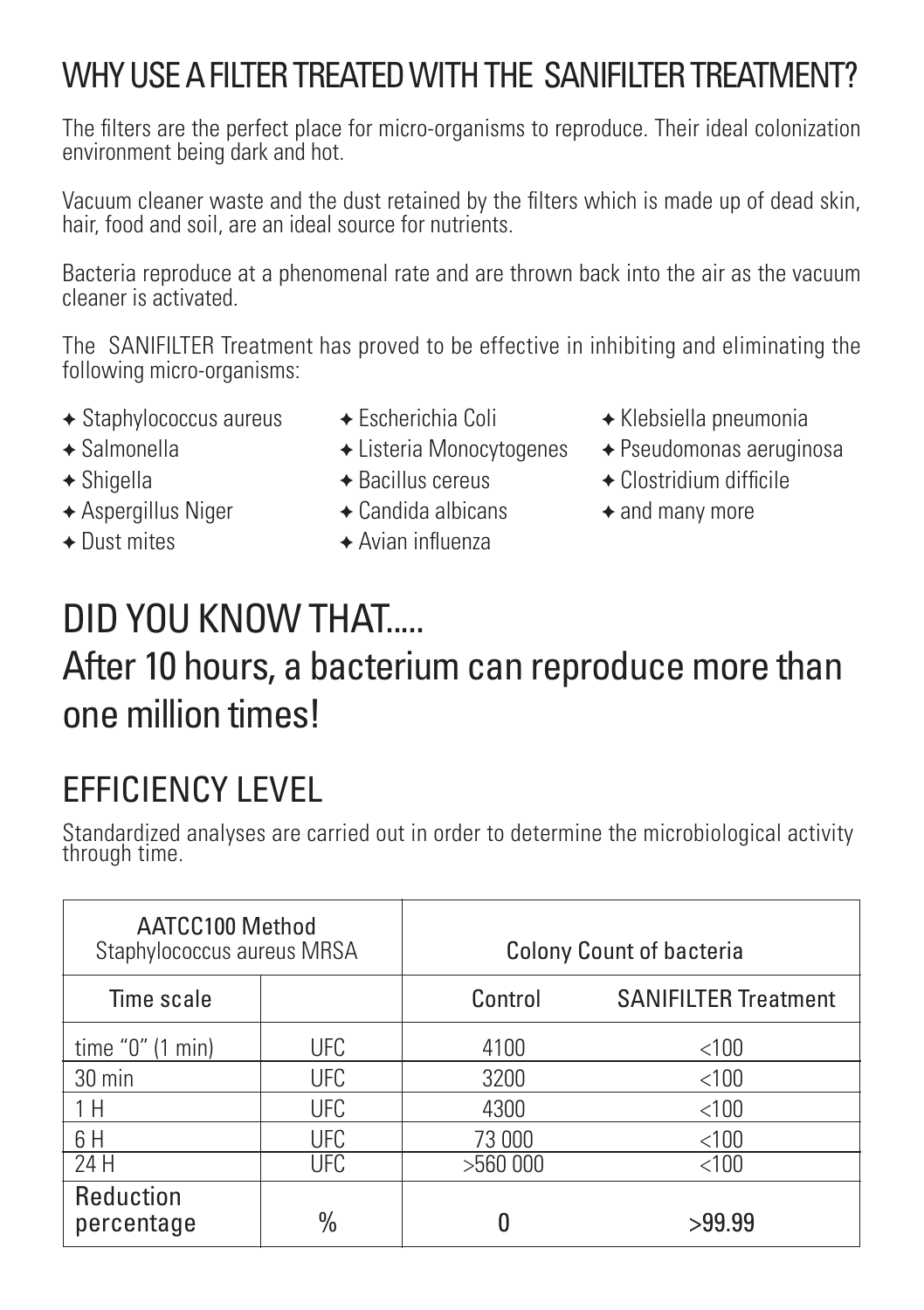### THE SANIFILTER TREATMENT PROVIDES INCOMPARABLE SPEED OF ACTION!

### HOW TO COMPARE ANTI-MICROBIAL AGENTS...

### Is the suggested product bactericide or bacteriostatic?

One eliminates the micro-organism, the other prevents it from growing therefore it remains present. The SANIFILTER Treatment has both effects.

#### Is it effective enough to eliminate all the micro-organisms?

Antibiotic-type products are made suitable for certain bacteria. Certain antimicrobial agents of chemical origin are effective only on one micro-organism group (ex: bacteria) and not on others (ex: fungous). The SANIFILTER Treatment works thoroughly and is effective on all micro-organisms.

#### Does the product have a long lasting effect?

Certain products evaporate allowing only temporary protection against micro-organisms. The SANIFILTER Treatment is effective for the whole life of the filter.

#### When are the micro-organisms eliminated?

The SANIFILTER Treatment has shown us that it eliminates bacteria on "contact". No other tested technology has allowed us to obtain such results.

#### What is the toxicity hazard of an antimicrobial agent?

Here are the verifications to be carried out: exposure risk during application, volatile residue after application (irritating agent), environmental disposal. The SANIFILTER Treatment does not contain any formaldehyde or chlorophenol. It's a water based mixture!

#### How do I apply it?

This technology is really flexible and easy to apply to all fibers and appliances. It is adaptable to many manufacture processes.

#### Cost management...

The **SANIFILTER Treatment** demonstrates a higher efficiency than other silver technologies. The turnkey service assures a constant rate without surprises!

### AFTER EVALUATING ALL TECHNOLOGIES, SANIFILTER SELECTED THE UP TO DATE ANTIMICROBIAL AUXILIARY.